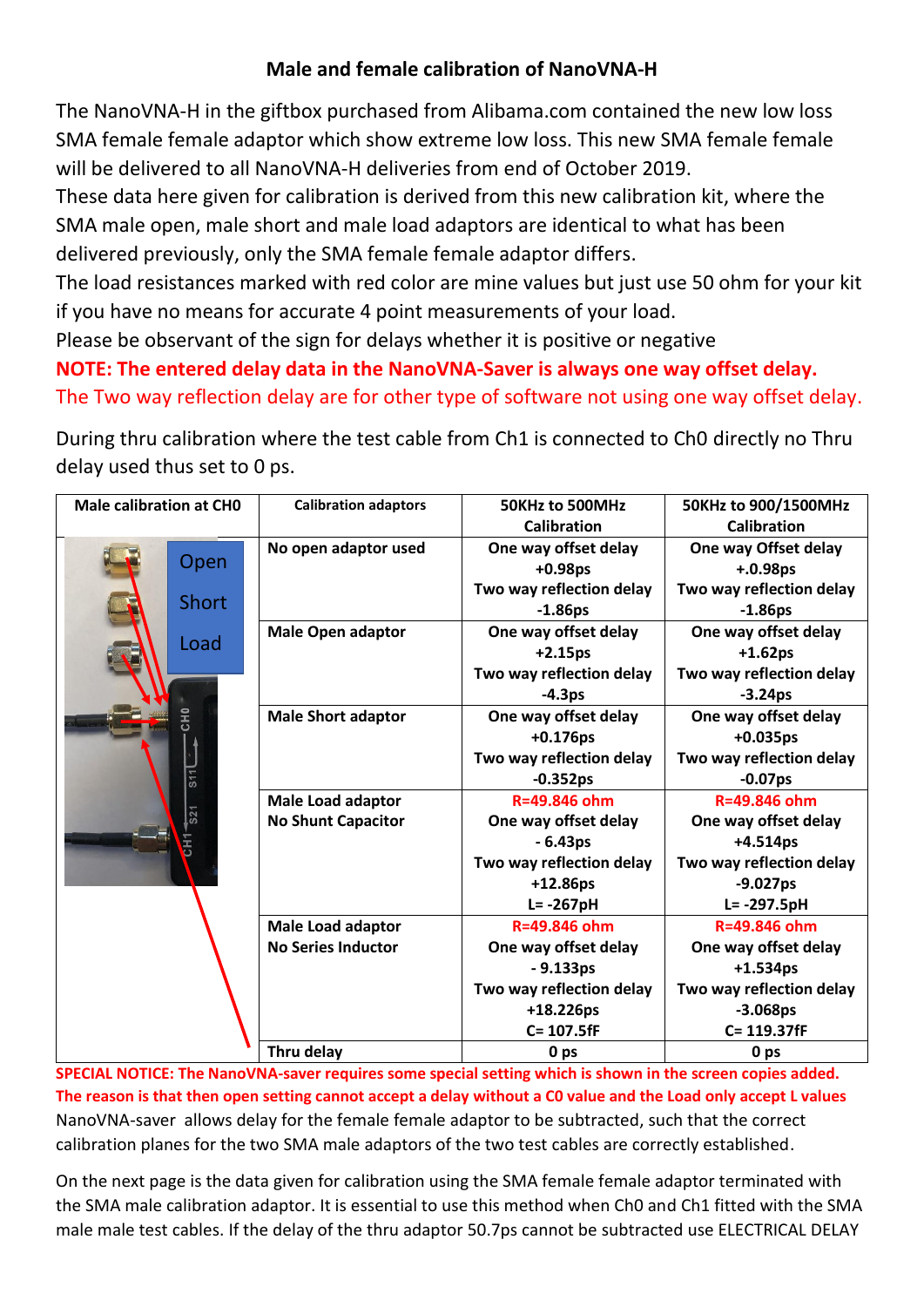### **Please note: These data will only provide correct calibration when using the new low loss SMA female female adaptor. The thru delay for the previously delivered SMA female female adaptor is 65ps as earlier measured**

However if used anyway reflection loss and transmission loss will have small errors. For transmission loss about 0.4dB at 900MHz whereas the new SMA female female adaptor has 0.02dB loss at 900MHz

|              | <b>Female Calibration at SMA</b> | <b>Calibration adaptors</b> | 50KHz to 500MHz                                                    | 50KHz to 900/1500MHz     |
|--------------|----------------------------------|-----------------------------|--------------------------------------------------------------------|--------------------------|
| male adaptor |                                  |                             | <b>Calibration</b>                                                 | <b>Calibration</b>       |
|              |                                  | No male open adaptor        | One way offset delay                                               | One way offset delay     |
|              | M-Load                           | used                        | 50.3ps                                                             | 50.51ps                  |
|              |                                  |                             | Two way reflection delay                                           | Two way reflection delay |
|              | M-Short                          |                             | $-100.6ps$                                                         | $-101.02ps$              |
|              |                                  | <b>Female Open adaptor</b>  | One way offset delay                                               | One way offset delay     |
|              | M-Open                           |                             | 50.86ps                                                            | 51.13ps                  |
|              | $F - F$                          |                             | Two way reflection delay                                           | Two way reflection delay |
|              |                                  |                             | $-101.72ps$                                                        | $-102.23ps$              |
|              |                                  | <b>Female Short adaptor</b> | One way offset delay                                               | One way offset delay     |
|              |                                  |                             | 51.28ps                                                            | 51.16ps                  |
|              |                                  |                             | Two way reflection delay                                           | Two way reflection delay |
|              |                                  |                             | $-102.55ps$                                                        | $-102.32ps$              |
|              |                                  | <b>Female Load adaptor</b>  | R=49.854 ohm                                                       | R=49.854 ohm             |
|              |                                  | <b>No Shunt Capacitor</b>   | One way offset delay                                               | One way offset delay     |
|              |                                  |                             | $+3.945ps$                                                         | $+61.59ps$               |
|              |                                  |                             | Two way reflection delay                                           | Two way reflection delay |
|              |                                  |                             | $-7.89ps$                                                          | $-123.18ps$              |
|              |                                  |                             | $L = -171pH$                                                       | $L = -205pH$             |
|              |                                  | <b>Female Load adaptor</b>  | R=49.854 ohm                                                       | R=49.854 ohm             |
|              |                                  | <b>No Series Inductor</b>   | One way offset delay                                               | One way offset delay     |
|              |                                  |                             | +37.244ps                                                          | $+59.54ps$               |
|              |                                  |                             | Two way reflection delay                                           | Two way reflection delay |
|              |                                  |                             | -75.488ps                                                          | $-119.08ps$              |
|              |                                  |                             | $C = 68.5fF$                                                       | C=82.27ps                |
|              | ChO                              |                             | SMA male male test cable or SMA male male adaptor connected to ChO |                          |
|              |                                  | Thru delay                  | 50.7ps                                                             | 50.7ps                   |

**The next pages are how the NanoVNA-saver calibration settings for male and female calibrations are configured with an without the use of the male open calibration standard**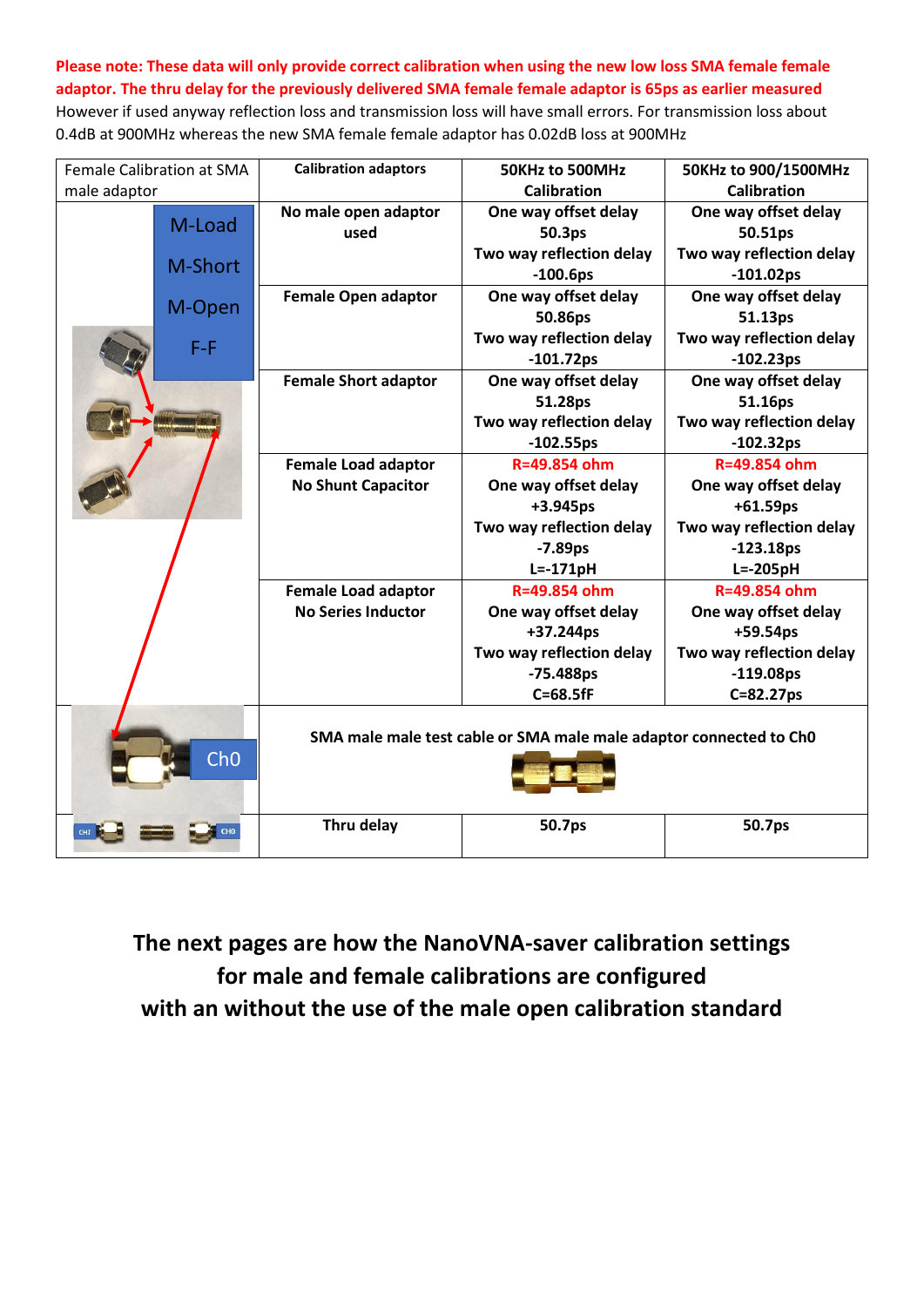## Male calibration 50K to 500M Male Calibration 50K to 900M no male open used no male open used

|                            |           | □             | ×            |
|----------------------------|-----------|---------------|--------------|
| Calibration standards      |           |               |              |
| Use ideal values           |           |               |              |
| Short                      |           |               |              |
| L0 (H(e-12))               | 0         |               |              |
| L1 (H(e-24))               | 0         |               |              |
| L2 (H(e-33))               | $\pmb{0}$ |               |              |
| L3 (H(e-42))               | 0         |               |              |
| Offset Delay (ps) 0.176    |           |               |              |
| Open                       |           |               |              |
| C0 (F(e-15))               | 19.6      |               |              |
| C1 (F(e-27))               | $\pmb{0}$ |               |              |
| C2 (F(e-36))               | 0         |               |              |
| C3 (F(e-45))               | 0         |               |              |
| Offset Delay (ps) 0        |           |               |              |
| Load                       |           |               |              |
| Resistance $(\Omega)$      | 49.846    |               |              |
| Inductance (H(e-12))       | $-267$    |               |              |
| Offset Delay (ps)          | $-6,43$   |               |              |
|                            |           |               |              |
| Through                    |           |               |              |
| Offset Delay (ps) 0        | ┍         |               |              |
| Saved settings             |           |               |              |
| Male NanoVNA-H 50K to 500M |           |               | $\checkmark$ |
| Load                       | Save      | <b>Delete</b> |              |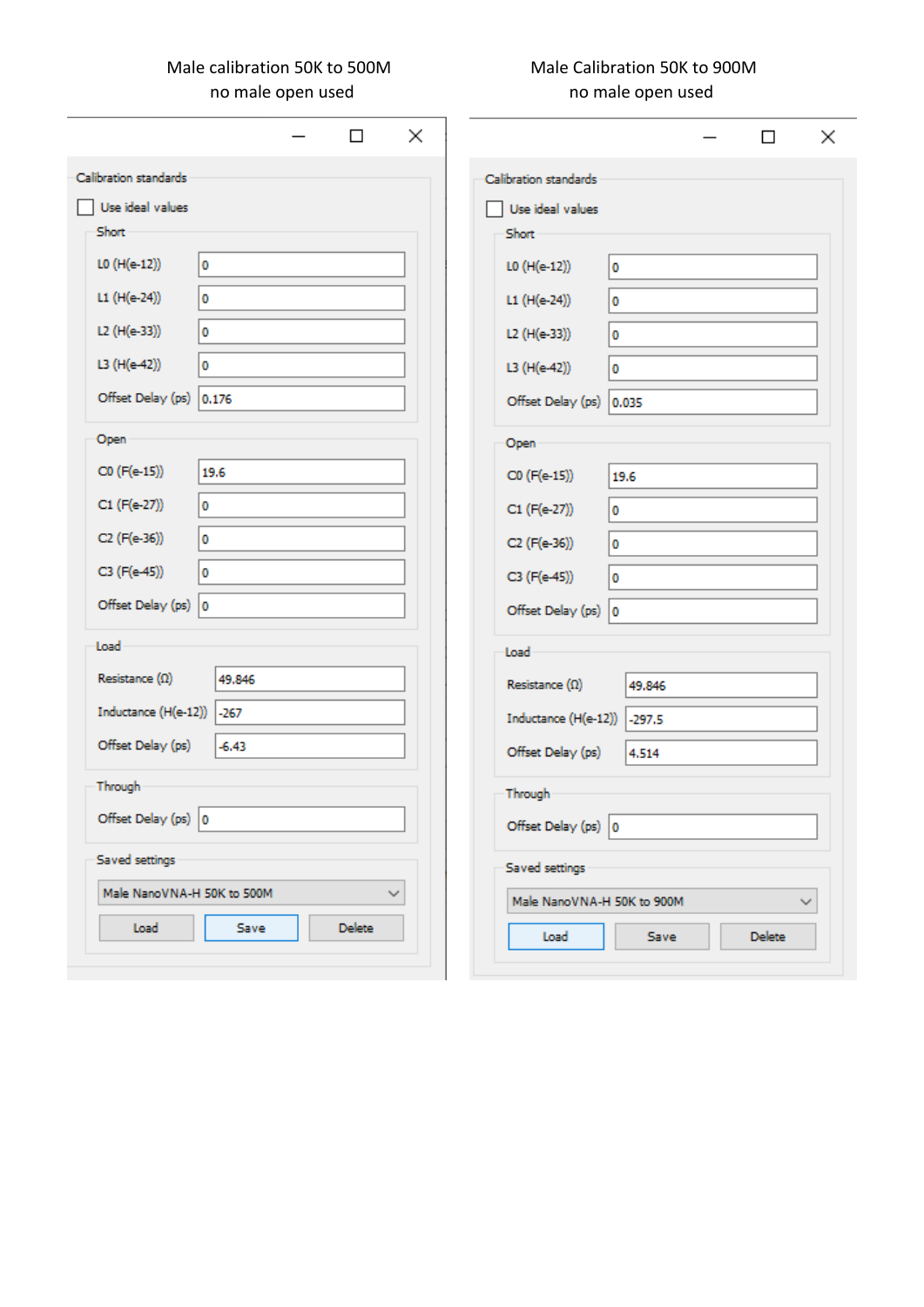## Female calibration 50K to 500M Female Calibration 50K to 900M no male open used no male open used

|                              |        | п      | ×            |                              |             | П             | ×            |
|------------------------------|--------|--------|--------------|------------------------------|-------------|---------------|--------------|
| Calibration standards        |        |        |              | Calibration standards        |             |               |              |
| Use ideal values             |        |        |              | Use ideal values             |             |               |              |
| Short                        |        |        |              | Short                        |             |               |              |
| L0 (H(e-12))                 | O      |        |              | L0 (H(e-12))                 | 0           |               |              |
| L1 (H(e-24))                 | O      |        |              | L1 (H(e-24))                 | 0           |               |              |
| L2 (H(e-33))                 | 0      |        |              | L2 (H(e-33))                 | 0           |               |              |
| L3 (H(e-42))                 | O      |        |              | L3 (H(e-42))                 | 0           |               |              |
| Offset Delay (ps) 51.28      |        |        |              | Offset Delay (ps) 51.16      |             |               |              |
| Open                         |        |        |              | Open                         |             |               |              |
| C0 (F(e-15))                 | 19.6   |        |              | C0 (F(e-15))                 | 19.6        |               |              |
|                              |        |        |              | C1 (F(e-27))                 | 0           |               |              |
| C1 (F(e-27))                 | 0      |        |              |                              |             |               |              |
| C2 (F(e-36))                 | 0      |        |              | C2 (F(e-36))                 | 0           |               |              |
| C3 (F(e-45))                 | O      |        |              | C3 (F(e-45))                 | 0           |               |              |
| Offset Delay (ps) 49.32      |        |        |              | Offset Delay (ps) 49.53      |             |               |              |
| Load                         |        |        |              | Load                         |             |               |              |
| Resistance $(\Omega)$        | 49,854 |        |              | Resistance $(\Omega)$        | 49.854      |               |              |
| Inductance (H(e-12))         | $-171$ |        |              | Inductance (H(e-12))         | $-205$      |               |              |
| Offset Delay (ps)            | 3.945  |        |              | Offset Delay (ps)            | 61.59       |               |              |
| Through                      |        |        |              | Through                      |             |               |              |
| Offset Delay (ps) 50.7       |        |        |              | Offset Delay (ps) 50.7       |             |               |              |
| Saved settings               |        |        |              | Saved settings               |             |               |              |
| Female NanoVNA-H 50K to 500M |        |        | $\checkmark$ | Female NanoVNA-H 50K to 900M |             |               | $\checkmark$ |
| Load                         | Save   | Delete |              | Load                         | <b>Save</b> | <b>Delete</b> |              |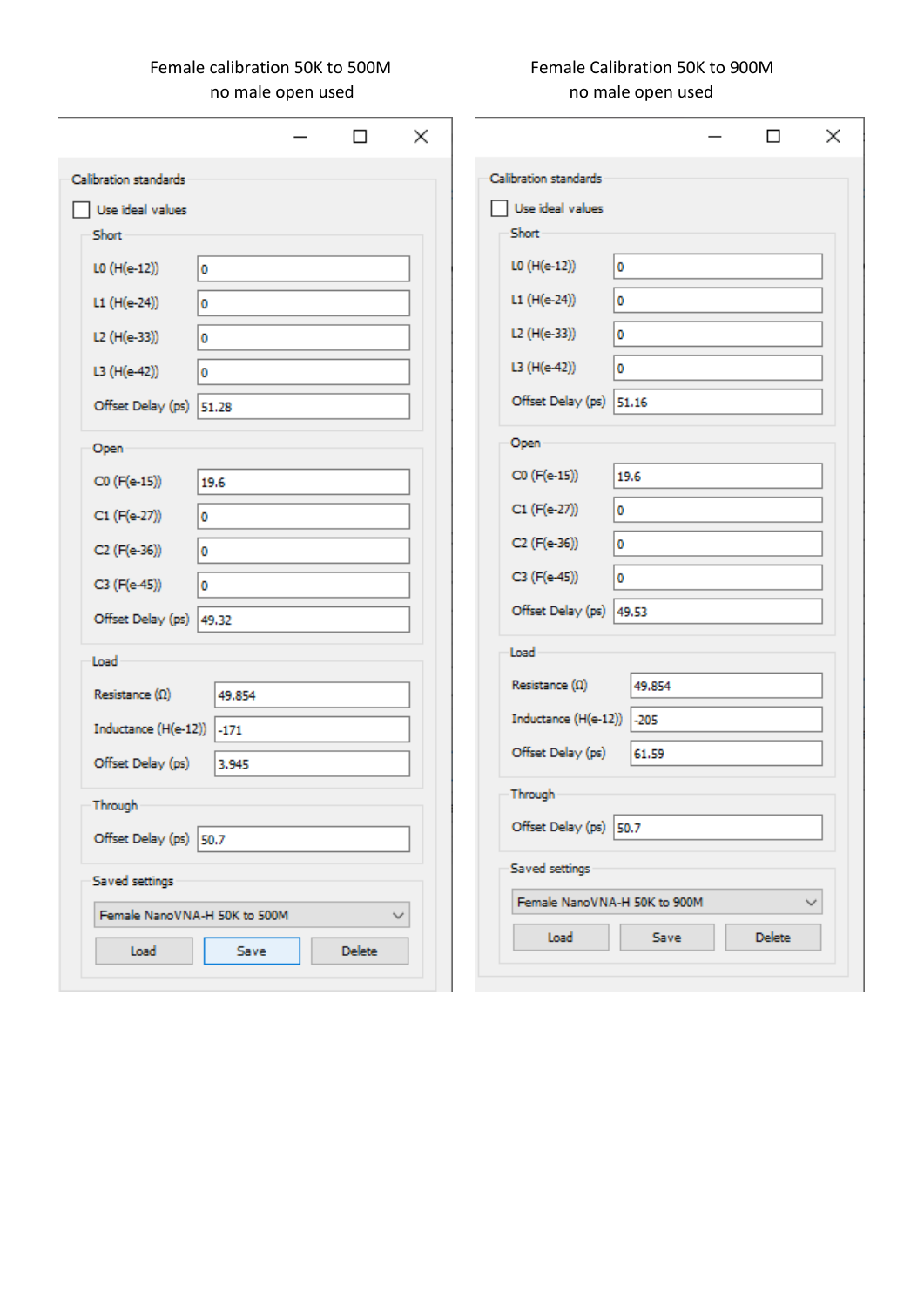Male open used

# Male calibration 50K to 500M Male Calibration 50K to 900M<br>Male open used Male open used Male open used

|                                |                | □             | ×            |                                |                    | □             |              |
|--------------------------------|----------------|---------------|--------------|--------------------------------|--------------------|---------------|--------------|
| Calibration standards          |                |               |              | Calibration standards          |                    |               |              |
| Use ideal values               |                |               |              | Use ideal values               |                    |               |              |
| Short                          |                |               |              | Short                          |                    |               |              |
| L0 (H(e-12))                   | O              |               |              | L0 (H(e-12))                   | $\pmb{\mathsf{o}}$ |               |              |
| L1 (H(e-24))                   | 0              |               |              | L1 (H(e-24))                   | 0                  |               |              |
| L2 (H(e-33))                   | $\bullet$      |               |              | L2 (H(e-33))                   | 0                  |               |              |
| L3 (H(e-42))                   | 0              |               |              | L3 (H(e-42))                   | $\bullet$          |               |              |
| Offset Delay (ps)              | 0.176          |               |              | Offset Delay (ps) 0.035        |                    |               |              |
| Open                           |                |               |              | Open                           |                    |               |              |
| C0 (F(e-15))                   | 43             |               |              | C0 (F(e-15))                   | 32.4               |               |              |
| C1 (F(e-27))                   | O              |               |              | C1 (F(e-27))                   | 0                  |               |              |
| C2 (F(e-36))                   | 0              |               |              | C2 (F(e-36))                   | $\mathbf 0$        |               |              |
| C3 (F(e-45))                   | $\pmb{0}$      |               |              | C3 (F(e-45))                   | 0                  |               |              |
| Offset Delay (ps) 0            |                |               |              | Offset Delay (ps) 0            |                    |               |              |
| Load                           |                |               |              | Load                           |                    |               |              |
| Resistance $(\Omega)$          | 49.846         |               |              | Resistance $(\Omega)$          | 49.846             |               |              |
| Inductance (H(e-12))           | $-267$         |               |              | Inductance (H(e-12))           | $-297.5$           |               |              |
| Offset Delay (ps)              | $-6.43$        |               |              | Offset Delay (ps)              | 4.514              |               |              |
| Through                        |                |               |              |                                |                    |               |              |
| Offset Delay (ps) 0            | $\overline{ }$ |               |              | Through                        |                    |               |              |
|                                |                |               |              | Offset Delay (ps) 0            |                    |               |              |
| Saved settings                 |                |               |              | Saved settings                 |                    |               |              |
| Male wMO NanoVNA-H 50K to 500M |                |               | $\checkmark$ | Male wMO NanoVNA-H 50K to 900M |                    |               | $\checkmark$ |
| Load                           | Save           | <b>Delete</b> |              | Load                           | Save               | <b>Delete</b> |              |